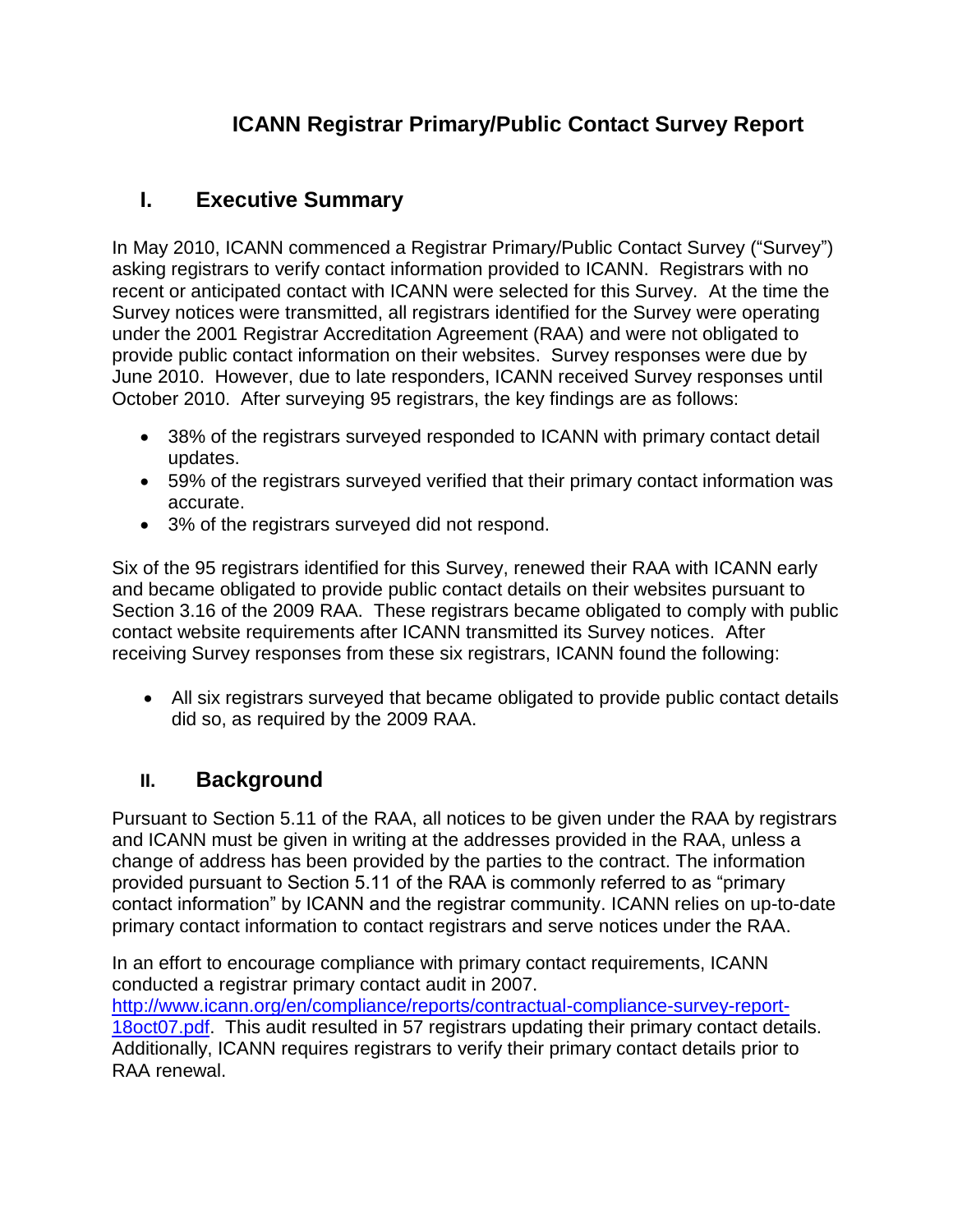Registrar failure to maintain accurate primary contact information could potentially thwart ICANN's efforts to enforce the terms of the RAA. Nevertheless, a registrar's failure to maintain valid primary contact information does not preclude ICANN from serving notices under the RAA, including notices of termination.

Section 3.16 of the 2009 RAA also requires registrars to provide, on their web sites, accurate contact details including a valid email and mailing address. It is essential that registrars maintain accurate public contact information, as this is one of the public's primary sources for contacting registrars to resolve problems, ask questions and obtain information. Registrar failure to maintain accurate public contact information may obstruct communication efforts by registrants and other interested parties and can hinder the speedy resolution of registration issues.

As part of the Survey, ICANN contacted 95 registrars to verify whether their primary contact details were accurate. After the survey commenced, six of the 95 registrars surveyed became obligated to provide pubic contact information on their websites pursuant to the 2009 RAA and ICANN assessed whether these registrars were compliant.

## **III. Survey Objectives**

- Verify with registrars whether primary contact information previously provided by registrars is accurate
- Raise registrar awareness regarding the importance of maintaining accurate primary and public contact information
- Enhance the accuracy of registrar primary contact information
- Verify the presence of public contact information on registrar websites
- Take escalated compliance action, if necessary, to bring registrars in compliance with relevant RAA provisions

# **IV. Methodology**

This report summarizes how the 95 registrars were selected for the Survey and the steps ICANN took to assess whether those registrars were in compliance with their obligation to maintain accurate primary contact information.

### Selection of Registrars

Prior to commencing the Survey, Contractual Compliance staff determined that 854 in total, had either recently been in contact with ICANN or would be in contact with ICANN soon to verify their primary contact information. Staff took into account that:

- 1. Some registrars had recently signed the 2009 RAA, and as part of that process they recently updated their contact information;
- 2. Some registrars had expressed an interest in signing the 2009 RAA and would be required to verify and update their contact information as part of the 2009 RAA consideration process; and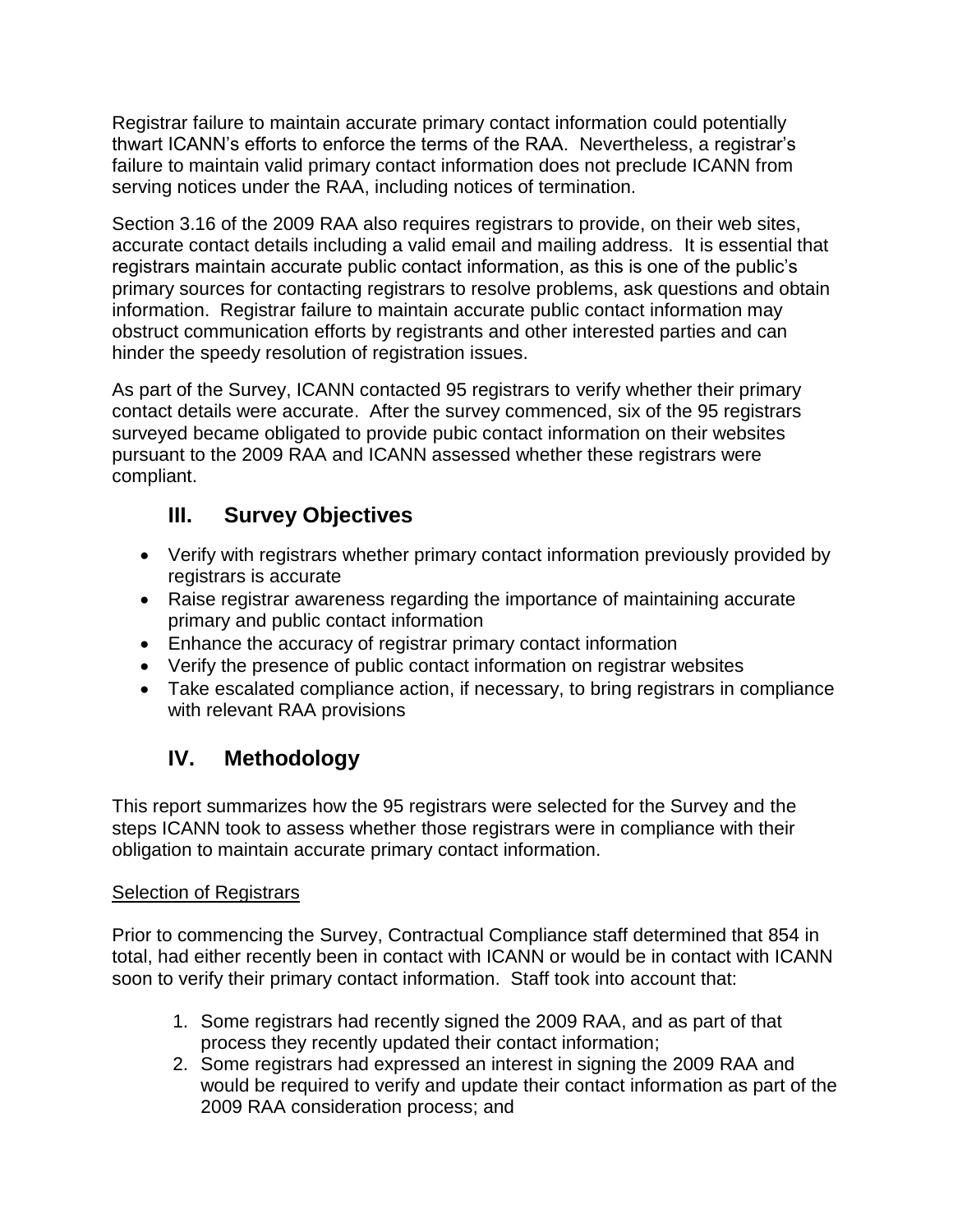3. Some registrars' RAAs were scheduled to expire in the next six months and those registrars were currently in contact with ICANN regarding their primary and public contact information.

Based on the above considerations, Contractual Compliance staff determined it would be most efficient to exclude those 854 registrars and only assess compliance of registrars: (1) that had not recently been in contact with ICANN; (2) that failed to respond to previous information requests from ICANN; and (3) that ICANN did not anticipate contacting in the next six months to verify primary contact information. There were 95 registrars that fell in this category.

All 95 registrars surveyed were operating under the 2001 RAA at the time ICANN's Survey notices were transmitted and they were not obligated to provide public contact information on their websites. This distinction is important because registrars operating under the 2009 RAA are obligated to provide public contact information on their websites (e-mail and mailing addresses), pursuant to a new provision in the 2009 RAA. Six of the registrars surveyed signed the 2009 RAA early and provided information regarding their primary and public contact details as part of their survey responses.

#### Communication Efforts

As part of the Survey, ICANN sent to the registrar the primary contact information it had on file for each of the 95 registrars identified for the Survey. ICANN requested that the registrars either verify the accuracy of the information or provide updated information. The Survey request for information was transmitted to each of the primary contact representatives via e-mail, courier service and facsimile. Multiple communication methods were used to increase the likelihood that ICANN's notice would reach the primary contact person in the event that one or more of the primary contact details had changed. Primary contact representatives were given the option of sending ICANN a response via e-mail, postal mail or facsimile.

Although the Survey commenced in May 2010, ICANN continued to receive Survey responses until October 2010. ICANN sent three or more notices to certain registrars because they failed to respond to the initial Survey notice. Some of the non-responders had recently sent payments to ICANN and correspondence to other ICANN departments. Hence, it appeared that certain non-responders were simply ignoring ICANN's Survey notice. Late responders provided a variety of reasons for failing to timely respond to the Survey notice, including claims that earlier Survey notices from ICANN were not received and claims that notices were received by employees that did not know how to process the Survey request.

### **V. Summary of Findings**

### **Primary Contact Data**